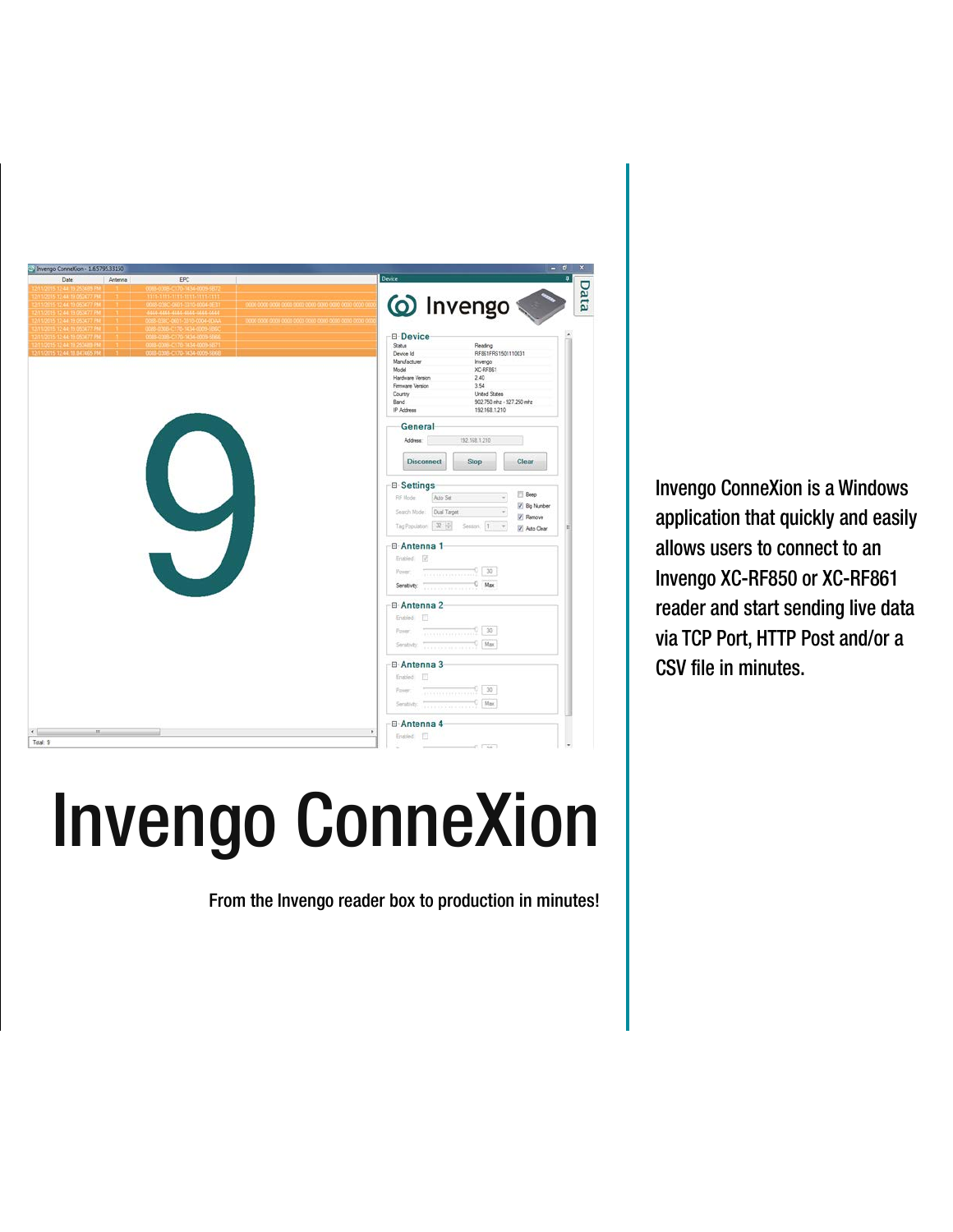

# Invengo ConneXion

- 1. Acquiring the application
- 2. Installation
- 3. Starting the application
- 4. Configuration
	- a. Reader Configuration
	- b. Data Configuration
	- c. Working with the sliding tabs
- 5. Start reading tags
- 1. Acquiring the application

Invengo ConneXion can be acquired from any certified Invengo partner. If you are not working with an Invengo partner or have questions, please go to the Invengo Support site and open a case. <http://www.invengo.com/support/>

### 2. Installation

Invengo ConneXion is delivered as a zip file. Create a directory of your choice on your PC and unzip the contents of the Invengo ConneXion zip file into the directory. Your directory should contain the following files.

**Documents library** Invengo ConneXion v1.8 Name  $\Box$  EzRFID.dll **C** Invengo ConneXion.exe  $\blacksquare$  IRP1.dll  $\blacksquare$  RFID.dll

### 3. Starting Invengo ConneXion:

Start the application by simply double clicking on Invengo ConneXion.exe You should see the following screen.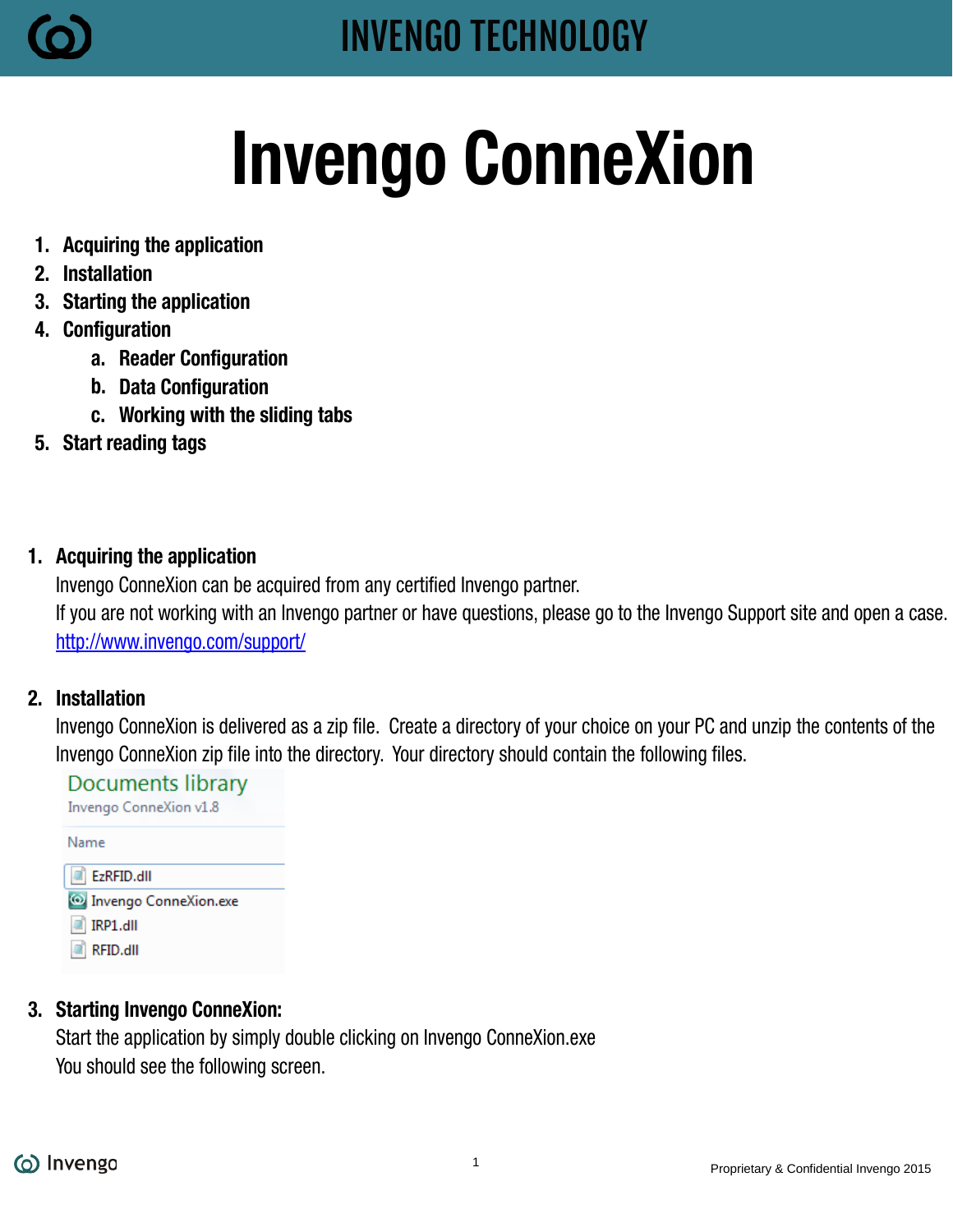

| <b>O</b> Invengo ConneXion - 1.6.5795.33150 | $\equiv$                                                                                                                                                                                                                 | 0<br>$\mathbf{x}$ |
|---------------------------------------------|--------------------------------------------------------------------------------------------------------------------------------------------------------------------------------------------------------------------------|-------------------|
| Date<br>Antenna                             | Device<br><b>@</b> Invengo<br><b>⊟-Device</b>                                                                                                                                                                            | ņ<br>Data         |
| $\lfloor \, \rfloor$                        | Disconnected<br>Status<br>General<br>Address:<br>192.168.1.210<br><b>Connect</b><br><b>Start</b><br><b>Clear</b><br><b>⊟-Settings</b><br>Beep<br>п<br>RF Mode:<br><b>▽</b> Big Number<br>Search Mode:<br><b>V</b> Remove | Ξ                 |
| $-10$<br>∢<br>Þ.<br>Total: 0                | $32 \frac{4}{9}$<br>Tag Population:<br>1<br>Session:<br>$\overline{\phantom{a}}$<br>Auto Clear                                                                                                                           |                   |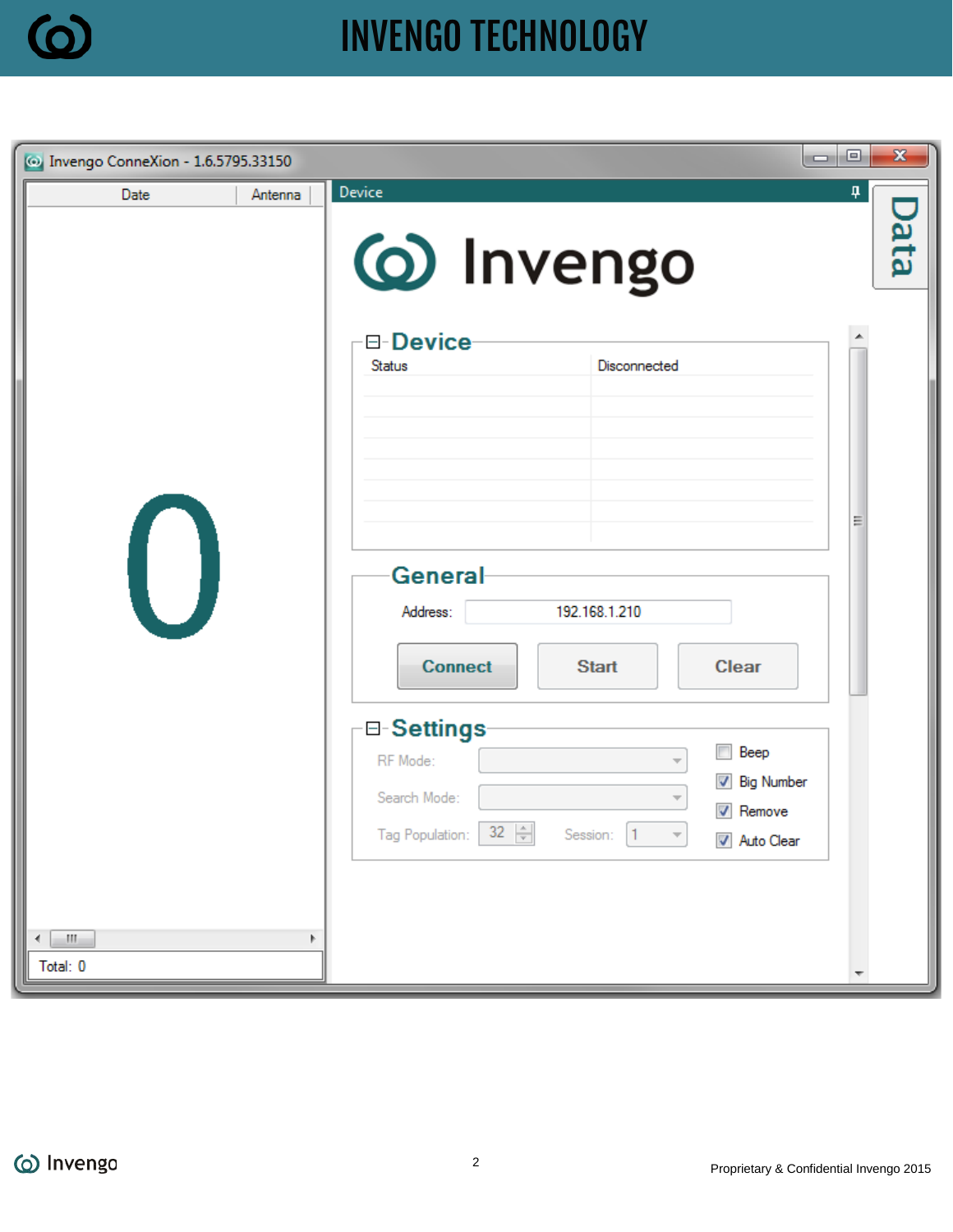

#### 4. Configuration

Make sure your Invengo XC-RF861 or XC-RF850 is connected to the network with a properly configured IP address. Invengo readers ship from the factory with a default IP of 192.168.0.210. For a video showing how to connect to the Invengo reader and set the IP address, go to [http://invengo.com/support/Connecting to the Invengo Readers.mp4](http://invengo.com/support/Connecting%20to%20the%20Invengo%20Readers.mp4)

Enter the IP address of your reader in the "General" box and click [Connect]. Once connected you will see reader information under "Device" and all of the configurable items will be enabled.

### RFID Configuration:



(o) Invengo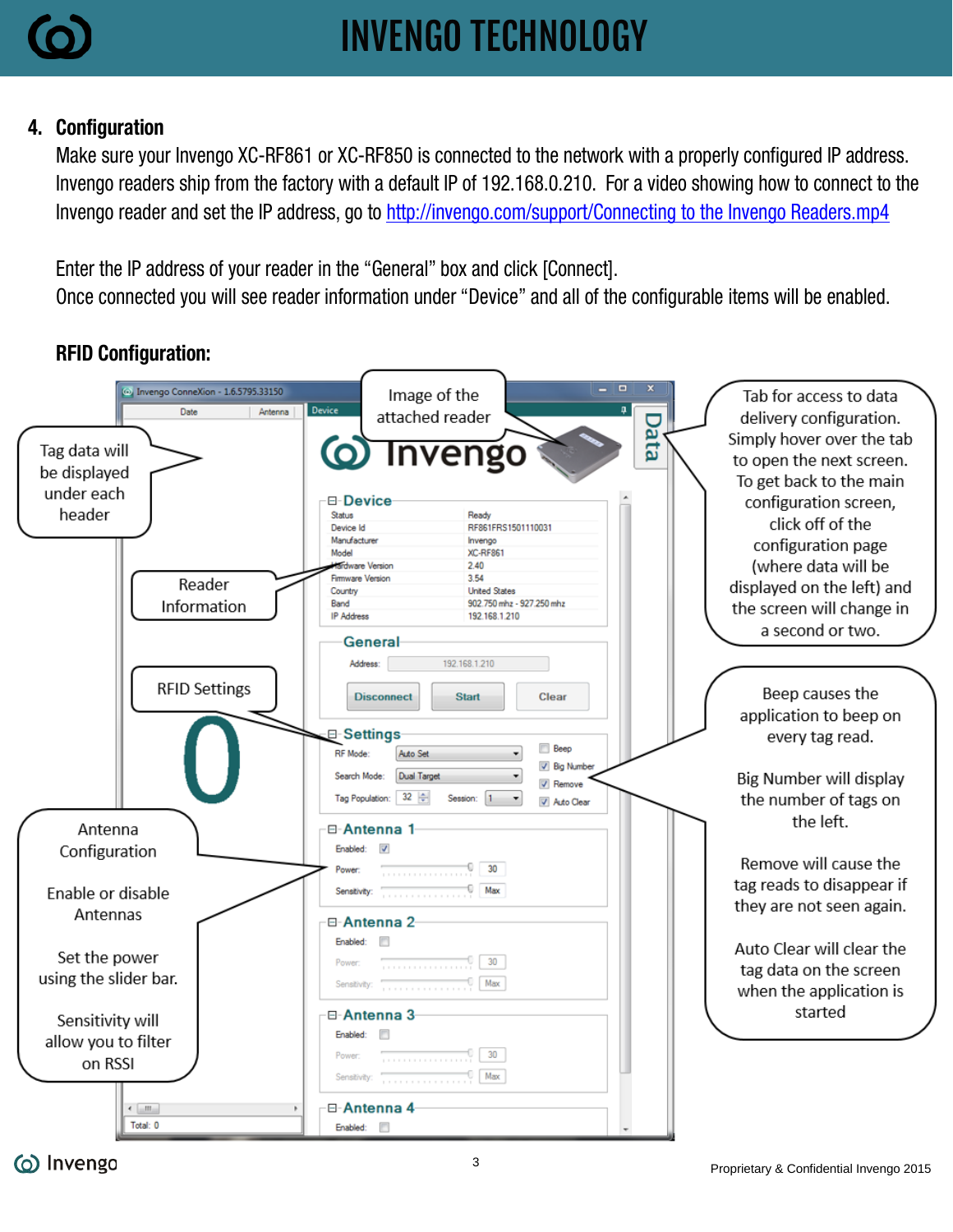

### Data Delivery Configuration:

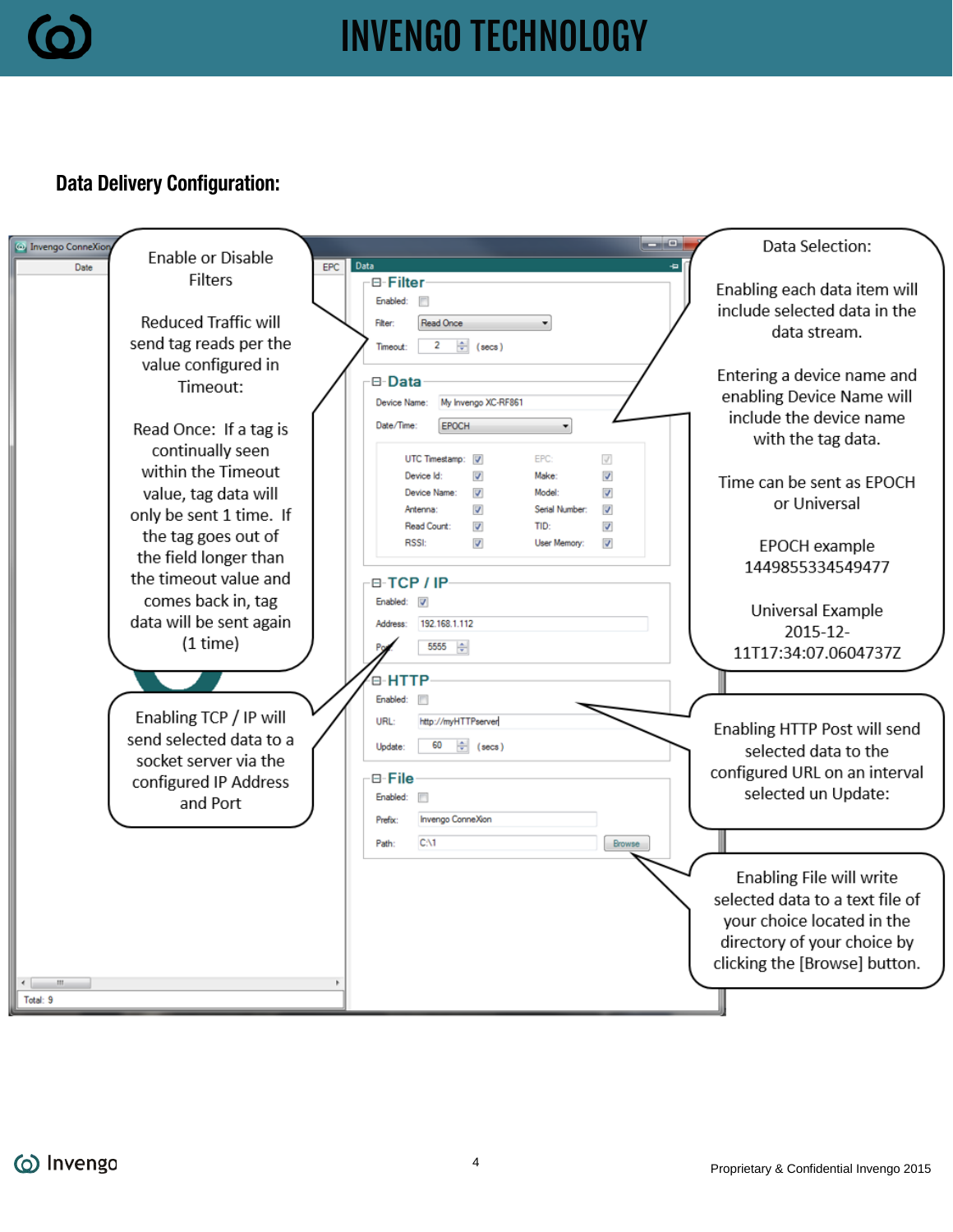

#### 5. Start reading Tags:

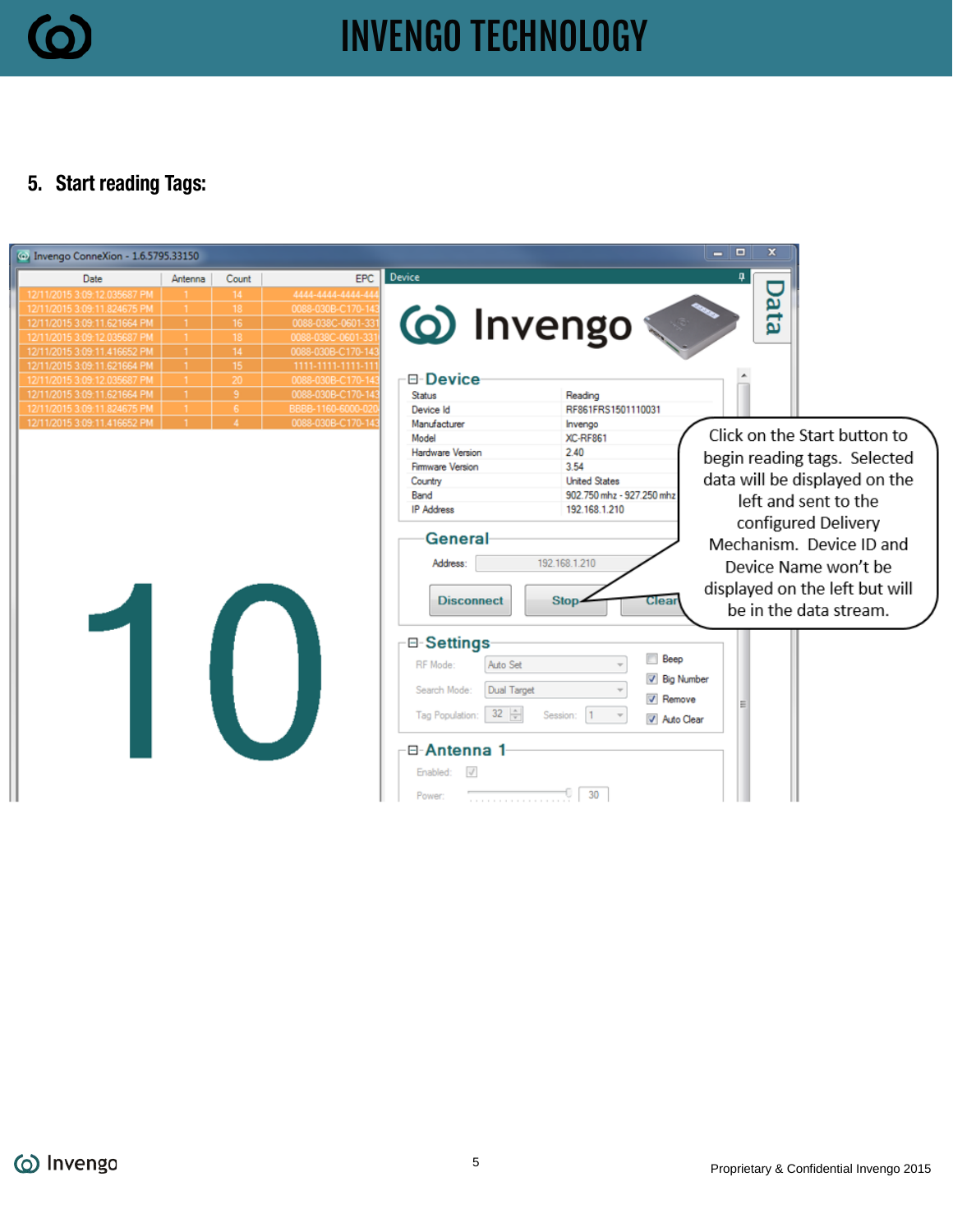

#### Data Format:

### TCP / IP example using StocketTest v 3.0.0

Data is sent comma delimited, headers are sent 1 time.

| SocketTest v 3.0.0                                                                                                                                                                                                                                     | $\qquad \qquad \Box$<br>$\mathbf{x}$ |
|--------------------------------------------------------------------------------------------------------------------------------------------------------------------------------------------------------------------------------------------------------|--------------------------------------|
| $\bullet$ Server<br>• Client<br>$\bullet$ Udp<br>· About                                                                                                                                                                                               |                                      |
| ⊤Listen On                                                                                                                                                                                                                                             |                                      |
| IP Address 192.168.1.112                                                                                                                                                                                                                               |                                      |
| Stop Listening<br>Port<br>Port 5555                                                                                                                                                                                                                    | SocketTesty 3.0                      |
| Connected Client: < NONE >                                                                                                                                                                                                                             |                                      |
| Conversation with Client                                                                                                                                                                                                                               |                                      |
| > Server Started on Port: 5555                                                                                                                                                                                                                         |                                      |
|                                                                                                                                                                                                                                                        |                                      |
| > New Client: 192.168.1.112                                                                                                                                                                                                                            |                                      |
| UtcTimestamp,DeviceId,DeviceName,Antenna,ReadCount,EPC,Make,ModeI,SerialNumber,RSSI,TID,UserMemory<br>1449866285530838,RF861FRS1501110031,My Invengo XC-RF861,1,1,1111111111111111111111111,Impinj,Monza R6,52389972FFFF,-95,E2801160200052389972FFFF, |                                      |
| > Client closed conection.                                                                                                                                                                                                                             |                                      |
|                                                                                                                                                                                                                                                        |                                      |
| Send                                                                                                                                                                                                                                                   |                                      |
|                                                                                                                                                                                                                                                        | Save                                 |
| Send<br><b>Disconnect</b><br>Message                                                                                                                                                                                                                   | Clear                                |
|                                                                                                                                                                                                                                                        |                                      |

### HTTP Post example using requestb.in

| http://requestb.in<br>POST/1bhiuu21                                                                                                                                                                                                                                                                                                          | <b>a</b> 322 bytes                                                                                                                                                                     | 3s ago %<br><b>From</b><br>75.176.169.127 |  |  |
|----------------------------------------------------------------------------------------------------------------------------------------------------------------------------------------------------------------------------------------------------------------------------------------------------------------------------------------------|----------------------------------------------------------------------------------------------------------------------------------------------------------------------------------------|-------------------------------------------|--|--|
| <b>FORM/POST PARAMETERS</b>                                                                                                                                                                                                                                                                                                                  | <b>HEADERS</b>                                                                                                                                                                         |                                           |  |  |
| None                                                                                                                                                                                                                                                                                                                                         | X-Request-Id: a5b84066-6183-4797-a670-94cb730c1b98<br><b>Connection: close</b><br>Host: requestb.in<br>Via: 1.1 vegur<br>Total-Route-Time: 0<br>Content-Length: 322<br>Connect-Time: 0 |                                           |  |  |
| <b>RAW BODY</b>                                                                                                                                                                                                                                                                                                                              |                                                                                                                                                                                        |                                           |  |  |
| DeviceName=My+Invengo+XC-RF861&DeviceId=RF861FRS1501110031&Delimeter=%2c&Terminator=%0d%0a&Fields=UtcTimestam<br>p%2cAntenna%2cReadCount%2cEPC%2cMake%2cModel%2cSerialNumber%2cRSSI%2cTID%2cUserMemory&Data=1449866163545860%2<br>c1%2c1%2c11111111111111111111111111%2cImpinj%2cMonza+R6%2c52389972FFFF%2c-96%2cE2801160200052389972FFFF%2c |                                                                                                                                                                                        |                                           |  |  |